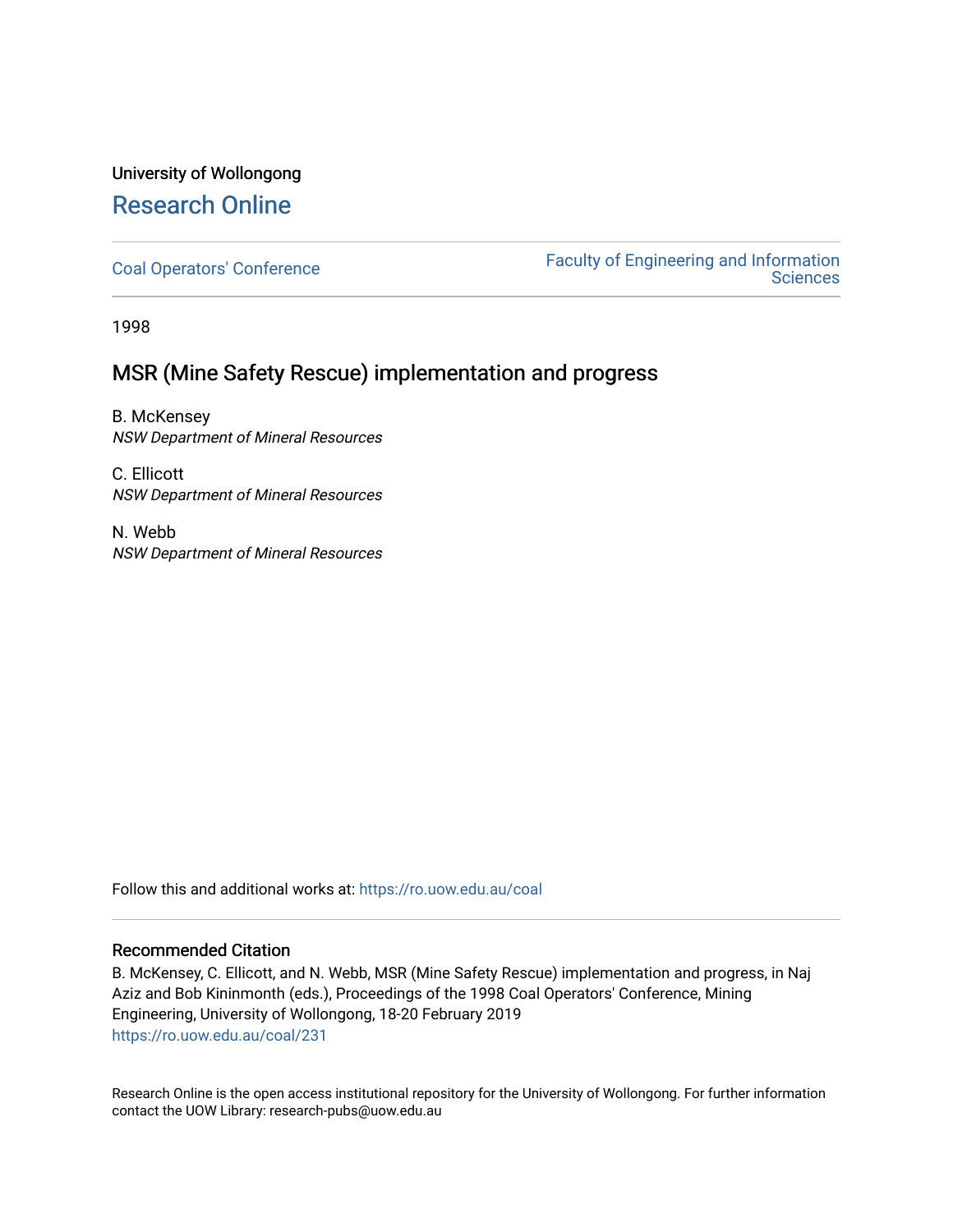# **MSR Implementation and Progress**

## $B$  McKensey<sup>1</sup>, C Ellicott<sup>1</sup> and N Webb<sup>1</sup>

## ABSTRACT

In November 1996 the NSW Minister for Mineral Resources, Ron Bob Martin MP, commissioned ACiL Economics and Policy Pty Ltd to conduct a wide ranging review of safety within the New South Wales mining industry.

The review was a response to a disturbing number of fatalities which had occurred in the industry during the Minister's term of office together with a number of alarming near misses where serious failures in mining systems had occurred. Shortly after the review was commissioned, four mine workers died at Gretley Colliery near Newcastle. An inquiry is currently being conducted into the incident.

ACiL were given the following terms of reference for the MSR (MSR):

- 1. Identify key issues which need to be addressed before a significant and measurable improvement in mine safety performance, and an observable reduction in the potential for serious safety incidents, can be expected.
- 2. Explore options for addressing these key issues, through consultation with a wide range of stakeholders.
- 3. Consider how the findings of the Warden's Court Inquiry into the 1994 Moura Mine disaster should be applied in New South Wales.
- 4. Evaluate the role, activities, structure, employment conditions, and resourcing of the State's Mines Inspectorates in light of the identified key issues.
- 5. Evaluate existing legislative provisions in the light of the identified key issues.
- 6. Provide Government with recommendations on how mine safety in New South Wales could be enhanced, with particular regard to the potential contribution of the Inspectorates.

The ACiL report titled "Review of Mine Safety in NSW" was tabled in Parliament by the Minister in April 1997. The review considered industry safety perfonnance and its measurement through considering available statistics, drawing on submissions and, predominantly seeking the views of a broad cross section of industry and Government personnel. This included mine managers, inspectors, union officials and the workforce.

In its report, the MSR makes numerous observations concerning issues of safety and the mining industry. Arising from those observations the review made forty four (44) recommendations (See Appendix A) for either consideration or action to address the issues identified.

Coal Mining Inspectorate and Engineering, NSW Department of Mineral Resources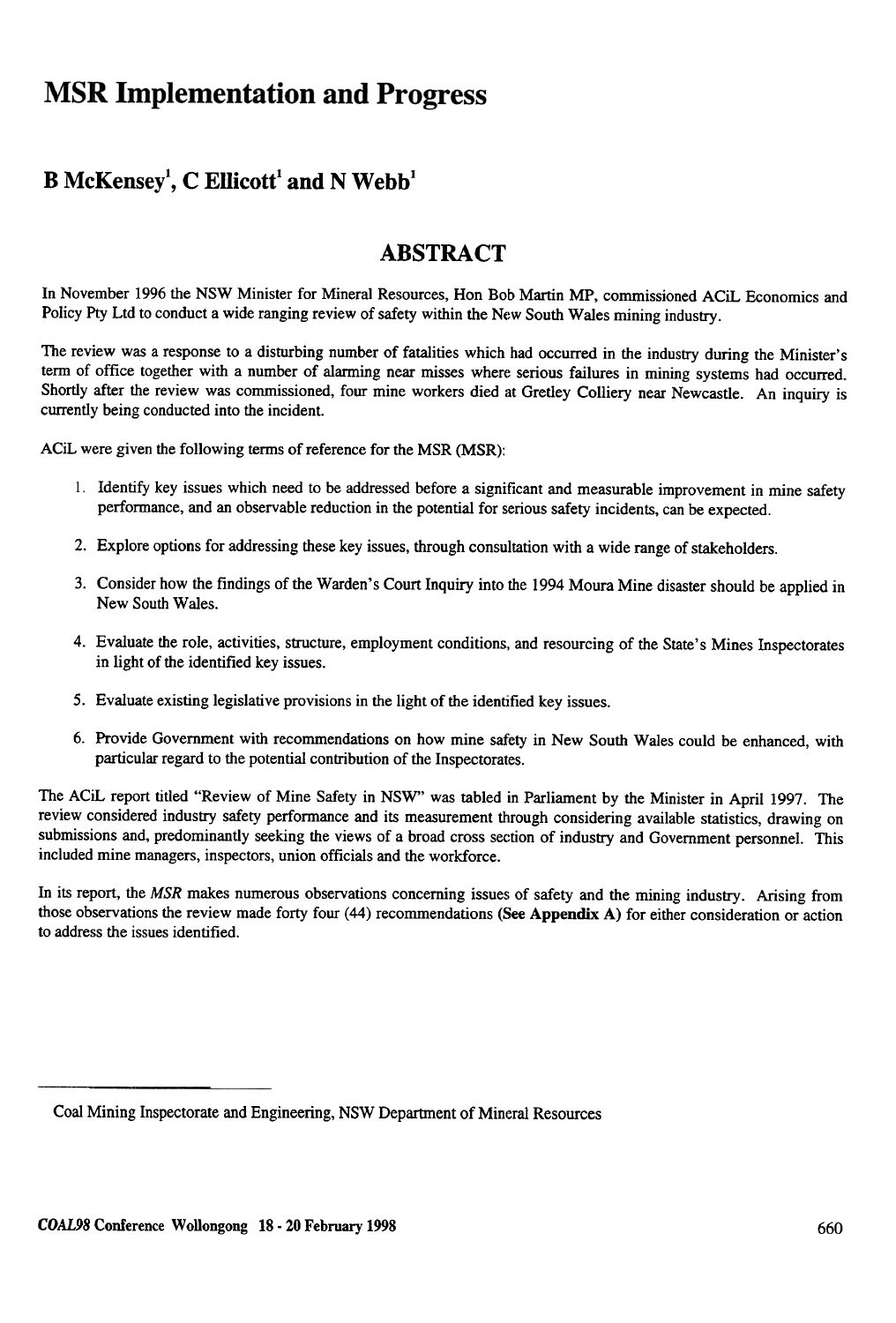### THE RECOMMENDATIONS

The recommendations covered everything from safety measurement, safety incentives, communicating commitment, workforce involvement, training, contractors, risk management, the Inspectorates, legislation and regulation, and implementation of the Moura inquiry recommendations.

The Minister has expressed support for all 44 recommendations and conveyed an expectation that they be addressed.

## **MANAGEMENT STRUCTURE**

A two level tripartite structure was set up to address the recommendations - a 'Steering Group', comprising a high level mix of representatives from mining companies, unions and government, including the Minister for Mineral Resources; and an 'Implementation Group', chaired by Professor Dennis Else, Chairman of the National Occupational and Safety Commission.

Four Task Groups were set up by the Implementation Group to carry out the work required to address the recommendations.

The management structure for the implementation of the  $MSR's$  recommendations therefore is shown in Fig.



Fig. 1 -Management structure of recommendations

Carriage of a number of issues raised by the  $MSR$  recommendations have been given to tripartite Task Groups, the NSW Minerals Council or individual mine sites for implementation:

- Remote control equipment (recommendation 15) this is being dealt with by Task Group 1 (chaired by John Waudby, Department of Mineral Resources); •
- Performance measures and information sharing (recommendations 1,2,3,5,8,18) these are being dealt with by Task Group 2 (chaired by Garnett Halliday, Cadia} •
- Principles governing risk assessment, a two-tiered regulatory approach and mine safety management plans (recommendations 16,39,41) are being dealt with by Task Group 3 (chaired by Gordon Galt, Cumnock Colliery). This Task Group also has partial responsibility for contractor issues (recommendation 14). •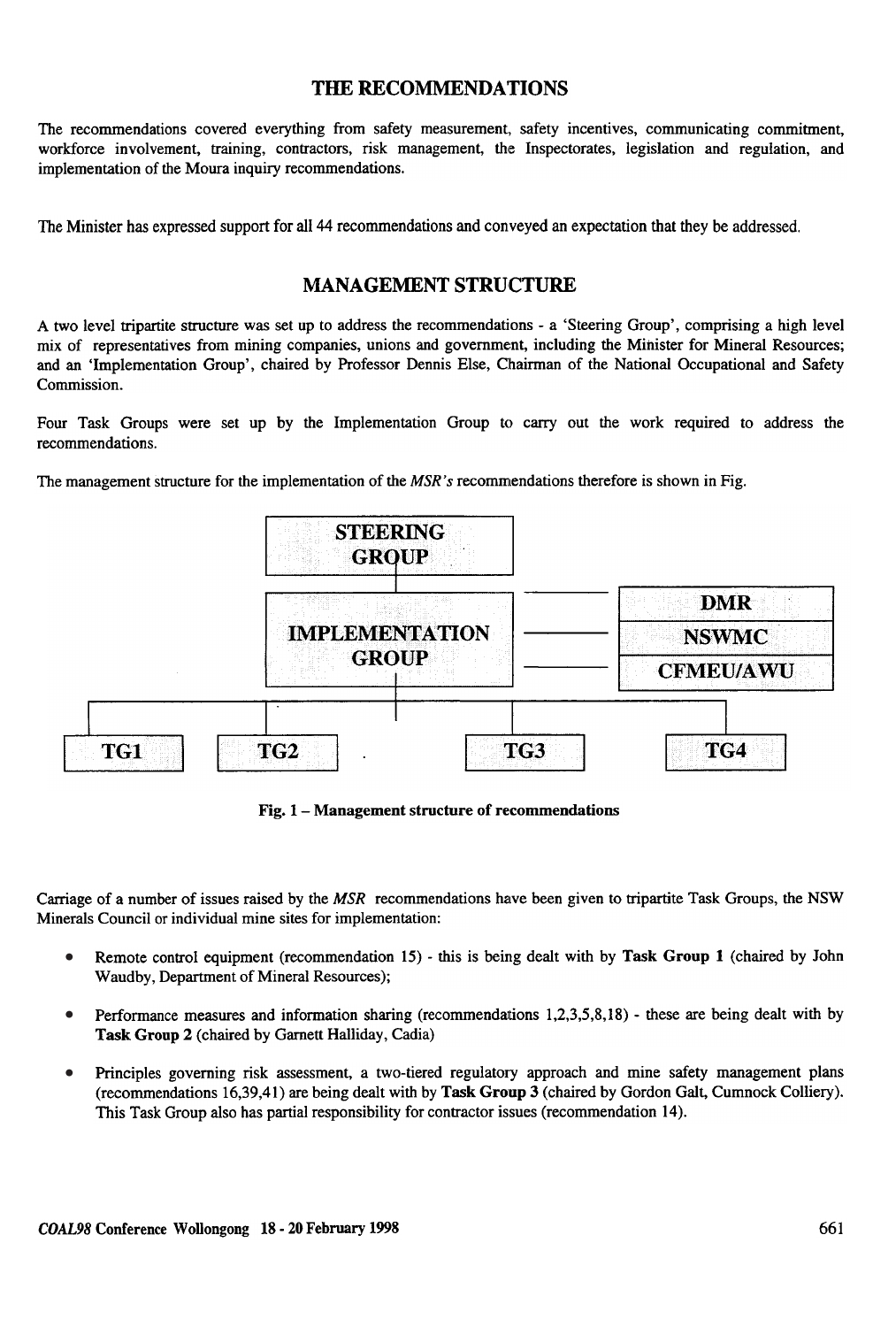Inspectorate and Moura issues( recommendations 23-38, 40, 42-44) are being addressed by Task Group 4 (chaired by Bruce McKensey, Department of Mineral Resources)

The NSW Minerals Council has carriage of the development of guidelines for site safety performance measurement, involvement of site personnel in the formation of safety targets, the impact of production bonuses, the improvement of safety information exchange through C'EOs forums, and the promotion of guidelines for contractor safety management (recommendations 4,5,6,9 and 13) Individual mine sites are responsible for implementing a wide range of issues including, review of safety incentive schemes, promotion of middle management commitment to safety initiatives, worker involvement in assessment and management of core risks, and training for managers and workers (recommendations 5, 7, 8, 10-•

The Implementation Group plays an oversight role to ensure mines implement their recommendations and has a similar role in regard to 'training' issues (recommendations 6, 19-21 & 43).

### PROGRESS

Task Group 1 - introduction and use of remote controlled equipment underground

12, 14, 17, 19-22, 38, and 41).

Task Group 1 has completed an issues paper and an options and recommendations paper on the remote control of mining equipment. Draft documents entitled, 'Guidelines for the Use of Remote Controlled Mining Equipment', and 'Guidelines for the Design of Remote Control Systems for Mining Equipment' have been circulated widely to the mining industry for comment and input.

The 'use' guidelines will be finalised and published in early 1998 and take into account a fatality involving remote controlled equipment at United Colliery in November 1997.

The 'design' guidelines are also expected to be finalised and published jn early 1998.

The Task Group will be notifying mines of the existence of both guidelines and will be running a seminar in March 1998. The Group will also be developing a self-auditing process, in addition to its recommendation that the Department of Mineral Resources conducts audits to monitor the use of the document. The Group has also recommended that there be a tripartite review of the guidelines and audit results.

#### Task Group 2 - performance measures and information sharing.

A discussion paper 'Mix of Measures for Industry OHS Performance' has been drafted to canvas views on the proposed industry mix of measures and has been circulated to industry. This document highlighted the MSR's criticisms of industry's reliance on lost time injury frequency rates as the major performance indicator.

The paper offered ways in which industry could take the lead and explore alternative methods to more effectively monitor industry performance.

For example, indicators which cover culture, systems and outcomes have been developed to provide a spread of measures across all areas related to the current and future performance of the industry. Task Group Two recommended that these indicators should be reviewed at least every two years with a view to change and improve.

Task Group Two has also drafted guidelines 'Mining Enterprise Measurement of OHS Performance for Mining Enterprises' along with an accompanying 'how to' document 'Moving to the New Way of Measuring of Measuring OHS Performance' prepared by the NSW Minerals Council with the assistance of their OHS Committee and Andrea Shaw. Both documents were distributed widely for comments.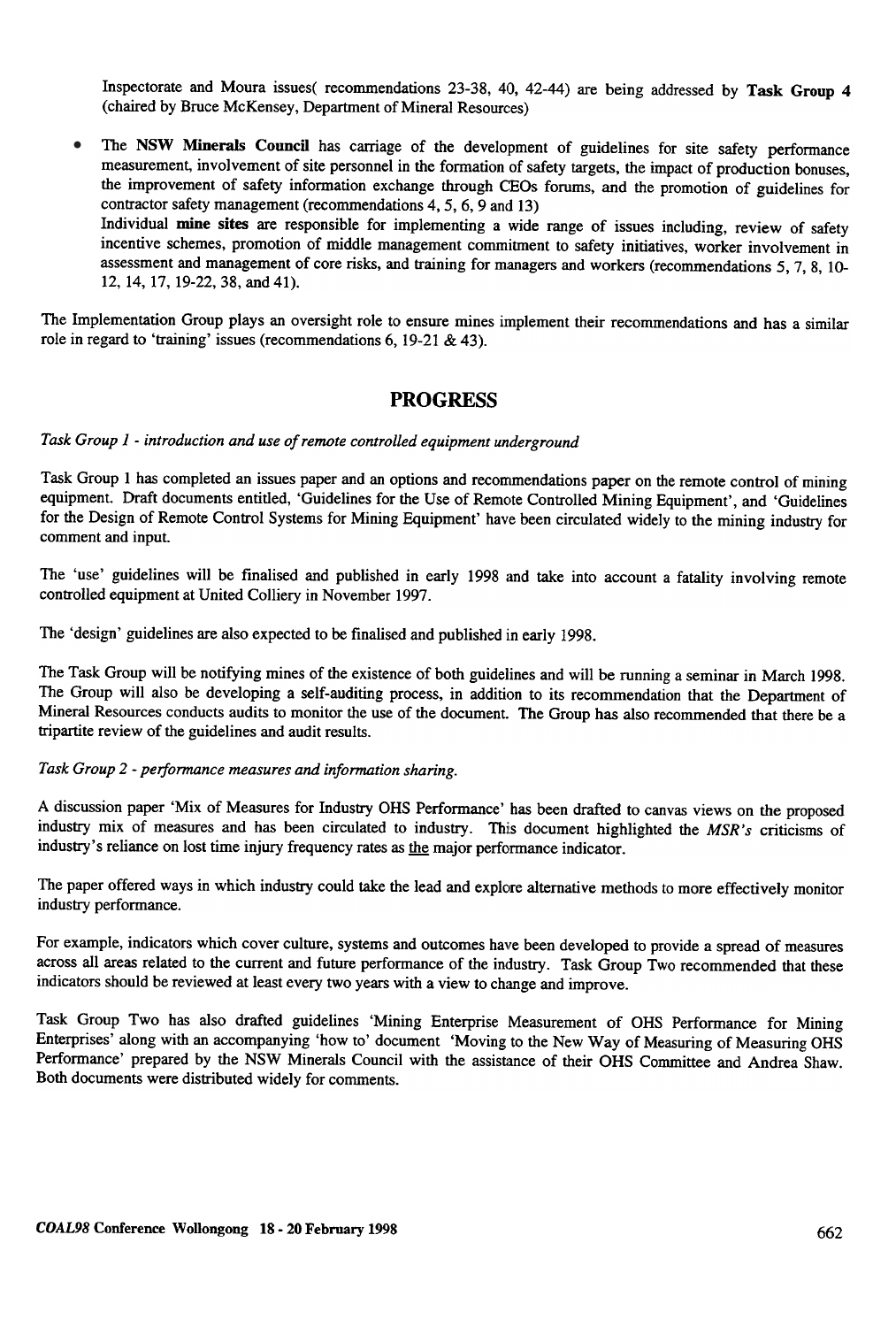Final recommendations will be submitted to the Implementation Group by late January and an implementation plan will be completed in February. A final report will be prepared for the Implementation Group meeting on 2 April 1998.

An 'Incident Reporting' form has also been designed and the Group has sought feedback/comments from industry along with e-mail addresses/fax numbers in preparation of a high potential incident database.

Task Group 3 - risk assessment, a two-tiered regulatory approach, Mine Safety Management Plans, and Contractor Issues

A draft discussion paper on the design of a new mine safety regulatory system has been completed on behalf of the NSW Minerals Council by SYSTEC P/L. The Group has reviewed the paper and will be consulting stakeholders during January and February. A final report (including an implementation plan) on the recommended principles for a new regulatory system and is being prepared for April 1998.

In brief, the 'implementation plan' will consist of:

Step 1: Current phase (complete by February 1998) Seek Stakeholder and Ministerial in-principle support for the core features of the recommended regulatory model in the SYSTEC paper. Determine if open cut sector is 'in' or 'out' of this process.

Step 2: Design (Timeframe 3-6 months) Design an action plan to implement the model, including consultative arrangements and an action plan detailing how legislative, policy and administrative change would be achieved.

Step 3: Implementation (Timeframe 3-4 years, including a transition period) Implement the actions contained in the action plan. A transitional arrangement to allow companies to move to compliance would be necessary.

Step 4: Review (Timeframe ongoing) Regular reviews of the implementation and effectiveness of the regulator framework.

The Task Group has also reviewed and assessed Mine Safety Management Plan (MSMP) models and will prepare a work book to assist mine sites by February 1998.

The issue of contractor OH&S is also being investigated, in particular the development of a register of contractors.

#### Task Group 4 - inspectorate and Moura related issues

Task Group Four has appointed project managers to supervise and monitor the implementation of the twenty MSR recommendations it has responsibility over.

It has also prepared a status report that looks beyond addressing the recommendations - the MSR itself states that the individual recommendations provide a 'starting point response' and that efforts will need to go further.

The report describes the changes which will be made to the Department's Mine Safety and Environment Division including a new structure, resource requirements, and changes to work priorities and patterns. The target date for restructuring is 1 July 1998.

This structure is based on a regionalised and integrated Safety Operations Unit, where the State has been divided into five new areas and a single manager in each area will be responsible for both coal and non-coal operations. The Sydney Office (Head Office), will have a Technical Services Group, Information Group, Investigation Group and an Environmental Group.

An implementation program is also described which sets out four issues of high priority - major hazard management, emergency readiness, a small mines program and developing and implementing the Mine Inspection Act General Rule.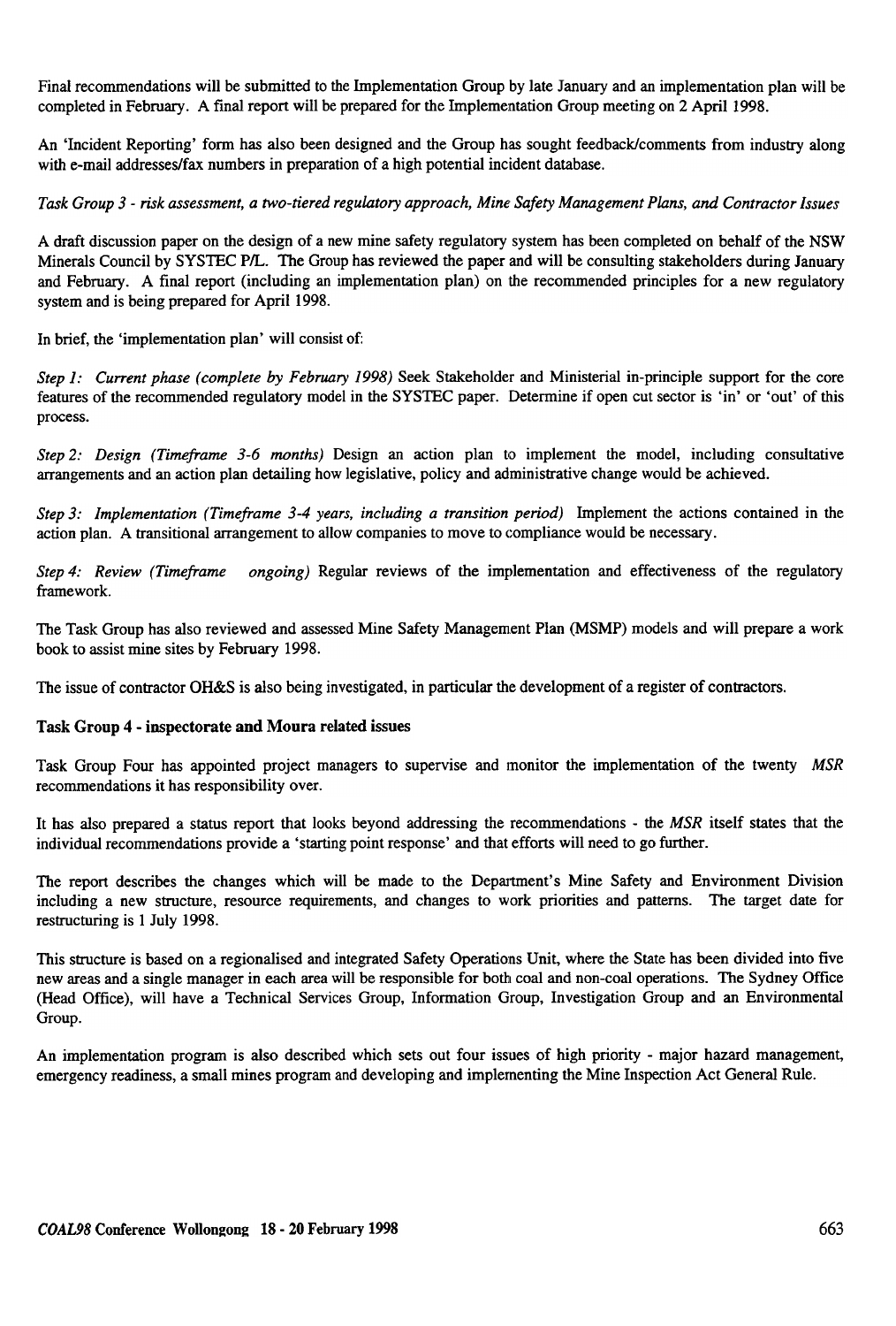### NSW Minerals Council -guidelines for measuring safety performance, on site involvement re:safety targets, exchange of information via CEO forum, promotion of contractor OHS guidelines

Before considering a detailed study on the safety impact of production bonuses (and of possible measures available to address any negative effects), the NSW Minerals Council (NSWMC) has conducted a survey to gather basic information on the extent and nature of incentive schemes operating within the industry. The results are being collated and options/recommendations being offered to the Implementation Group in early 1998.

The NSWMC has also conducted a CEO forum in August 1997 'to allow a greater exchange of information on safety approaches'. A second forum is scheduled for early 1998.

Its contractor OH&S guidelines have also been tinalised and 'promotional' workshops have commenced. A second workshop was held in Cobar in November 1997 and additional workshops are planned for Broken Hill and the Hunter Valley in the new year.

Mine Sites - review of safety incentive schemes, promotion of middle management commitment to safety initiatives, worker involvement in assessment and management of core risks, training for managers and workers

New South Wales mine sites were informed of their responsibilities to implement 14 of the recommendations in a letter from the NSW Minister for Mineral Resources in July 1997. A newsletter circulated in August 1997 and in a letter from the Chairman of the Implementation Group sent in September 1997 were also distributed.

The Implementation Group then distributed a questionnaire to all mine sites (with more than four employees) in early October 1997 to determine the level of implementation of the 14 recommendations. Responses to the questionnaire are currently being collated with future action to be determined.

## **CONCLUSION**

The MSR's Steering Group meets on 9 April 1998- exactly one year after the Review was tabled in Parliament by NSW Minister for Mineral Resources, Bob Martin, MP .

Much of the work required to implement the 44 recommendations from the MSR are expected to be completed or near completion at this time. However, to continue to improve industry safety performance, industry participants must be constantly alert to their everyday actions and decisions.

The MSR itself states that the individual recommendations provide a 'starting point response' and that although actioning the recommendations will have some impact on the industry safety culture, efforts will need to go far beyond this.

'Fundamentally, industry participants must be constantly alert to the safety incentives and disincentives produced by their everyday actions and decisions. It is only through this vigilance that we can expect the improvements that are achieved to be sustained over the longer term'.(Review of Mine Safety in NSW by ACIL Economics and Policy Pty Ltd,, 1997).

## **REFERENCE**

ACIL (1997), Review of Mine Safety in NSW, ACII Economics and Policy Pty. Ltd.

NSW Dept MIN Resource 1997, Report by ACIL, Review of Mine Safety - NSW (NSW Dept Mine Resources - Sydney)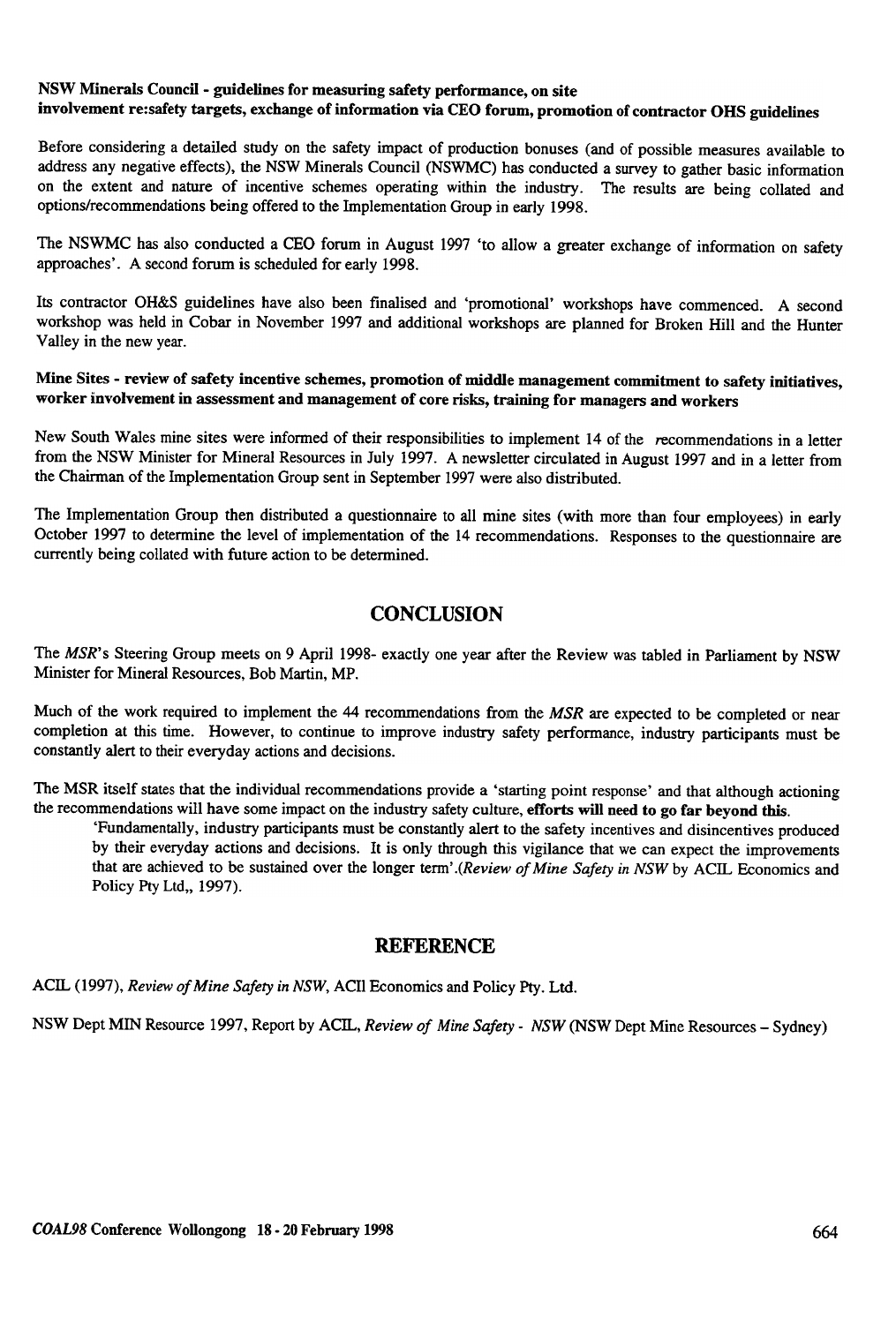## APPENDIX A - MSR RECOMMENDATIONS

#### Measuring safety

- 1. NSW mining industry safety performance be measured on a mix of indicators. This mix might include LTIFR FIFR, Disabling injury and progress in managing core risks.
- 2. The exact mix of measures be determined on a tripartite basis as a matter of urgency
- 3. The NSW DMR adopt this mix of measures and use it in the targeting of the Inspectorates' safety related activities.
- 4. The NSWMC develop guidelines for use by mine operators in determining how individual site safety performance is to be measured.

#### Safety aims

5. Companies give greater attention to involving those on site in the formation of safety targets.

#### Safety incentives

- 6. The industry commission a more detailed study of the safety impact of production bonuses and of possible measures available to address any negative effects.
- 7. Companies re-evaluate their existing safety incentive schemes with a view to establishing their actual safety impact as distinct from their effect on LTIFR.

#### Roles played by key individuals

- 8. Company boards take a more active role in requiring reporting on a mix of safety indicators which more accurately reflect site safety performance.
- 9. The NSWMC convene a CEO level safety forum to allow greater exchange of information on safety approaches.
- 10. Mine operators give high priority to promoting middle management commitment to and ownership of safety initiatives through the effective involvement of middle managers in the development and implementation of all such initiatives.
- 1. Mine operators provide training and support to enable middle managers to effectively carry out their role in communicating safety requirements to work groups under Iheir control and ensuring compliance with safe operating procedures.

#### Workforce involvement

12. Companies re-evaluate their approaches to involving workers -in safety management with a view to achieving greater worker participation particularly in terms of the assessment and management of core risks.

#### Contractor safety involvement

13. The NSWMC take an active role in promoting the use of the Guidelines for Contractor Occupational Health and Safety Management by its members.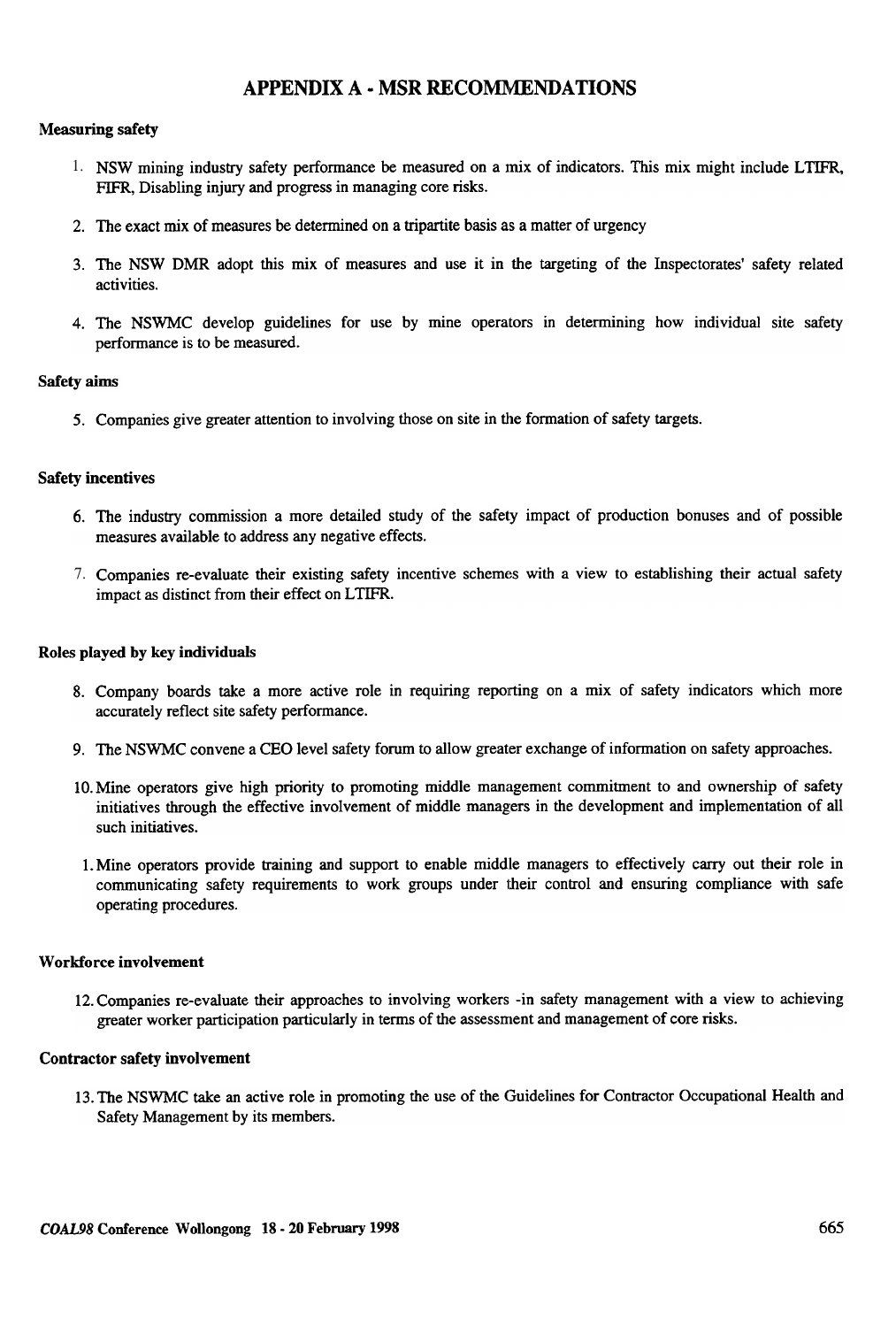14. Companies devote greater effort to the safety aspects of contractor selection and management, given that contractor safety performance in the broad remains a problem area.

#### Engineering and equipment

15. There be a tripartite examination of safety issues associated with the introduction of remote controlled equipment underground.

#### Risk management

- 16. The NSWMC and Inspectorates continue to promote risk assessment and management approaches as a valuable safety management tool.
- 7. Companies review their approaches to core risk assessment and management in the light of the identified concerns.

#### Collation, analysis and use of accident information

18. A tripartite group be asked to develop proposals for stakeholder consideration on how information sharing on accident cause can be improved. The group should in particular focus on the following areas: provision of information on serious incidents, and accidents across the industry, (that is between operators); and more effective means of communicating this information to mine middle managers and the mine workforce.

#### **Training**

- 19. Companies introduce structured safety and communications related training for Mine Managers, and mining professionals.
- 20. The levels of hazard awareness training provided to mineworkers in both the coal and metalliferous sectors be increased.
- 21. Each operation review its emergency procedures training.
- 22. Test evacuations of all or parts of sites should be an integral aspect of operations' approaches to emergency preparedness.

#### The inspectorates

- 23. The Department of Mineral Resources devolve environmental responsibilities to other officers with specific environmental expertise, and require the Inspectorate to focus wholly on matters related to minesite safety and health.
- 24. The Department move to create support positions of Mines Safety Officer with the detailed job description for such officers to be determined within the Department.
- 25. The Department give consideration to the introduction of cross-inspection as a mechanism for maximising the best use of Inspectorate resources.
- 26. Inspectorate policies and procedures on investigation and enforcement be developed and published.
- 27. The creation of a discrete Accident Investigation and Analysis Unit within the Inspectorate.
- 28. The Department of Mineral Resources determine the number of additional Inspectors required in the light of approaches taken to the redistribution of environmental responsibilities and the creation of Mine Safety Officer positions.